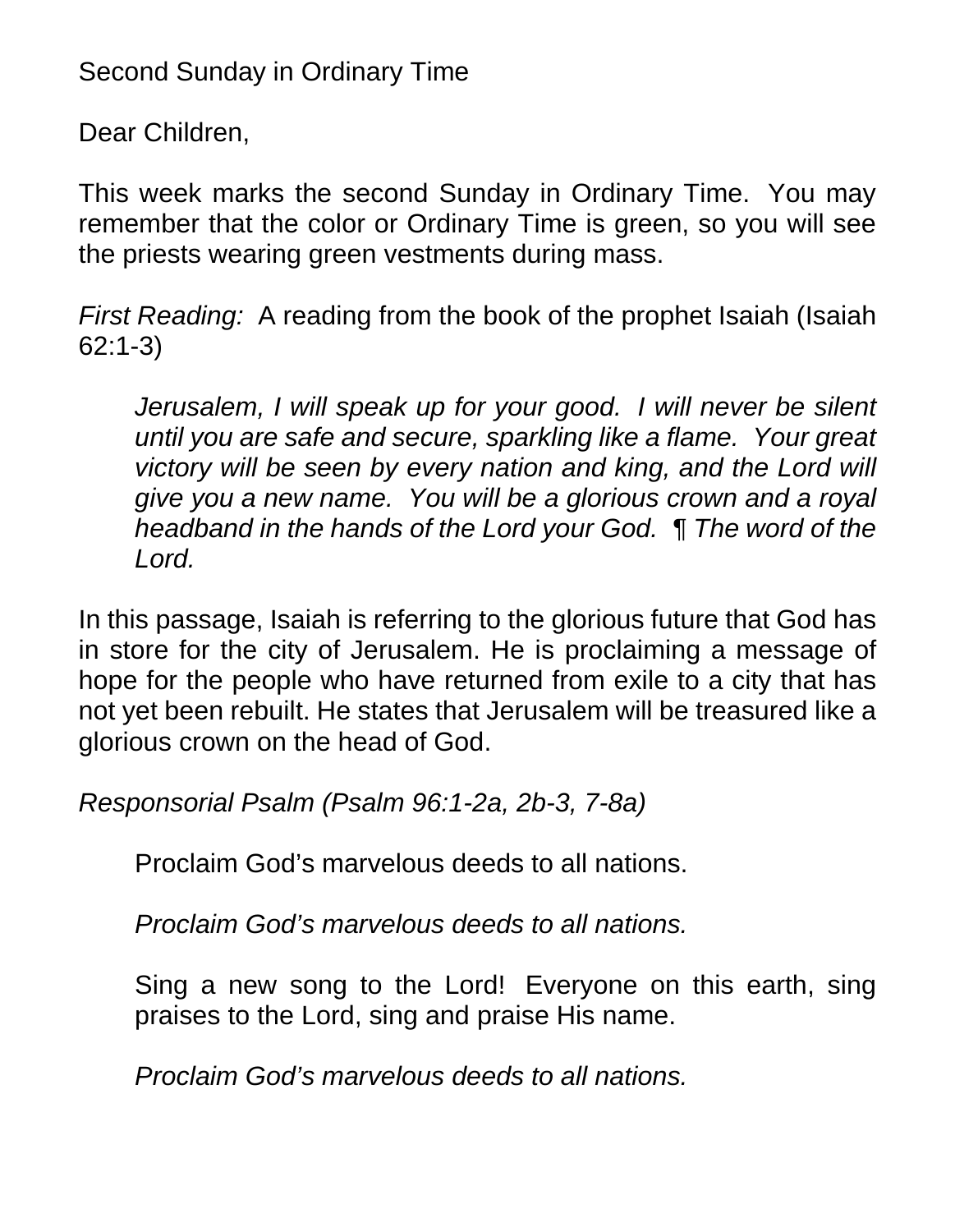Day after day announce, "The Lord has saved us!" Tell every nation on earth, "The Lord is wonderful and does marvelous things!"

*Proclaim God's marvelous deeds to all nations.*

Tell everyone of every nation, "Praise the glorious power of the Lord." He is wonderful! Praise Him!

*Proclaim God's marvelous deeds to all nations.*

In this Psalm, we are reminded that God sits alone on the throne of heaven and that all people should abandon their false idols and worship only the one true God. God will rule the earth and its people with righteousness and truth.

*Second Reading:* A reading from the first letter of Paul to the Corinthians (1 Corinthians 12:4-11)

*Brothers and sisters: There are different kinds of spiritual gifts, but they all come from the same spirit. There are different ways to serve the same Lord, and we can each do different things. Yet the same God works in all of us and helps us in everything we do. ¶ The Spirit has given each of us a special way of serving others. Some of us can speak with wisdom, while others can speak with knowledge, but these gifts come from the same Spirit. ¶ To others the Spirit has given great faith or the power to heal the sick or the power to work great miracles. ¶ Some of us are prophets, and some of us recognize when the Spirit is present. Others can speak different languages, and still others can tell what these languages mean. ¶ But it is the Spirit who does all this and decides which gifts to give to each of us. ¶ The word of the Lord.* 

In the second reading, Paul reminds us that we all have different gifts. God gives us these gifts and they should be used to make us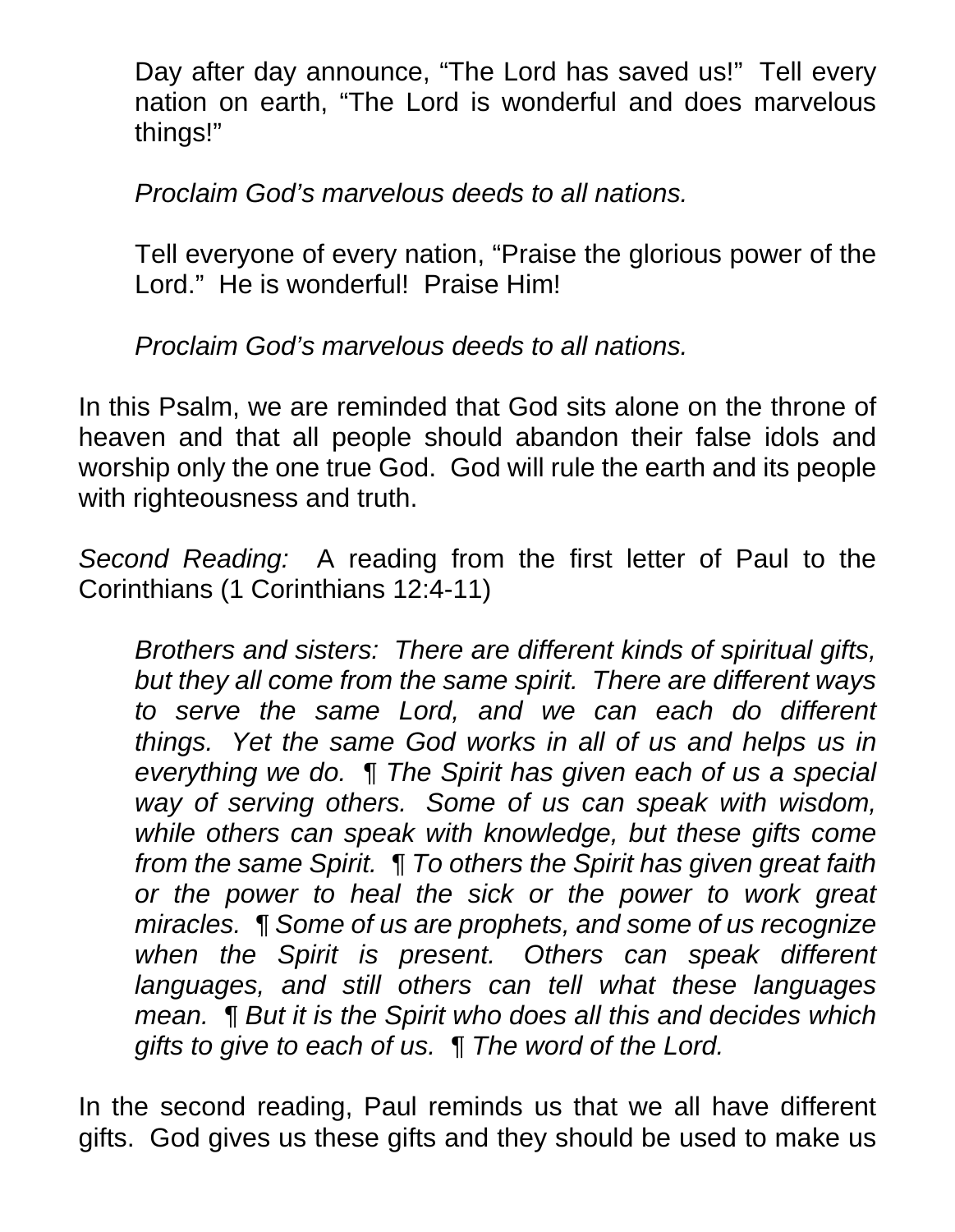one people and build up the church. We should not compete with each other and should not be envious of the gifts of others.

Alleluia, Alleluia. *Alleluia, Alleluia.*

God has called us with the gospel, to share in the glory of our Lord Jesus Christ.

*Alleluia, Alleluia.*

*Holy Gospel:* A reading from the holy gospel according to John (John 2:1-12)

*Mary, the mother of Jesus, was at a wedding feast in the village of Cana in Galilee. Jesus and His disciples had also been invited and were there. ¶ When the wine was all gone, Mary said to Jesus, "They don't have any more wine." ¶ Jesus replied, "Mother, My time has not yet come! You must not tell Me what to do." ¶ Mary then said to the servants, "Do whatever Jesus tells you to do." ¶ At the feast there were six stone water jars that were used by the people for washing themselves in the way that their religion said they must. Each jar held about twenty or thirty gallons. Jesus told the servants to fill them to the top with water. Then after the jars had been filled, He said, "Now take some water and give it to the man in charge of the feast." ¶ The servants did as Jesus told them, and the man in charge drank some of the water that had now turned into wine. He did not know where the wine had come from, but the servants did. He called the bridegroom over and said, "The best wine is always served first. Then after the guests have had plenty, the other wine is served. But you have kept the best until last!" ¶ This was Jesus' first miracle, and He did it in the village of Can in Galilee. There Jesus showed His glory, and His disciples put their faith in Him. After this He went with His mother, His brothers, and His disciples to the town of*